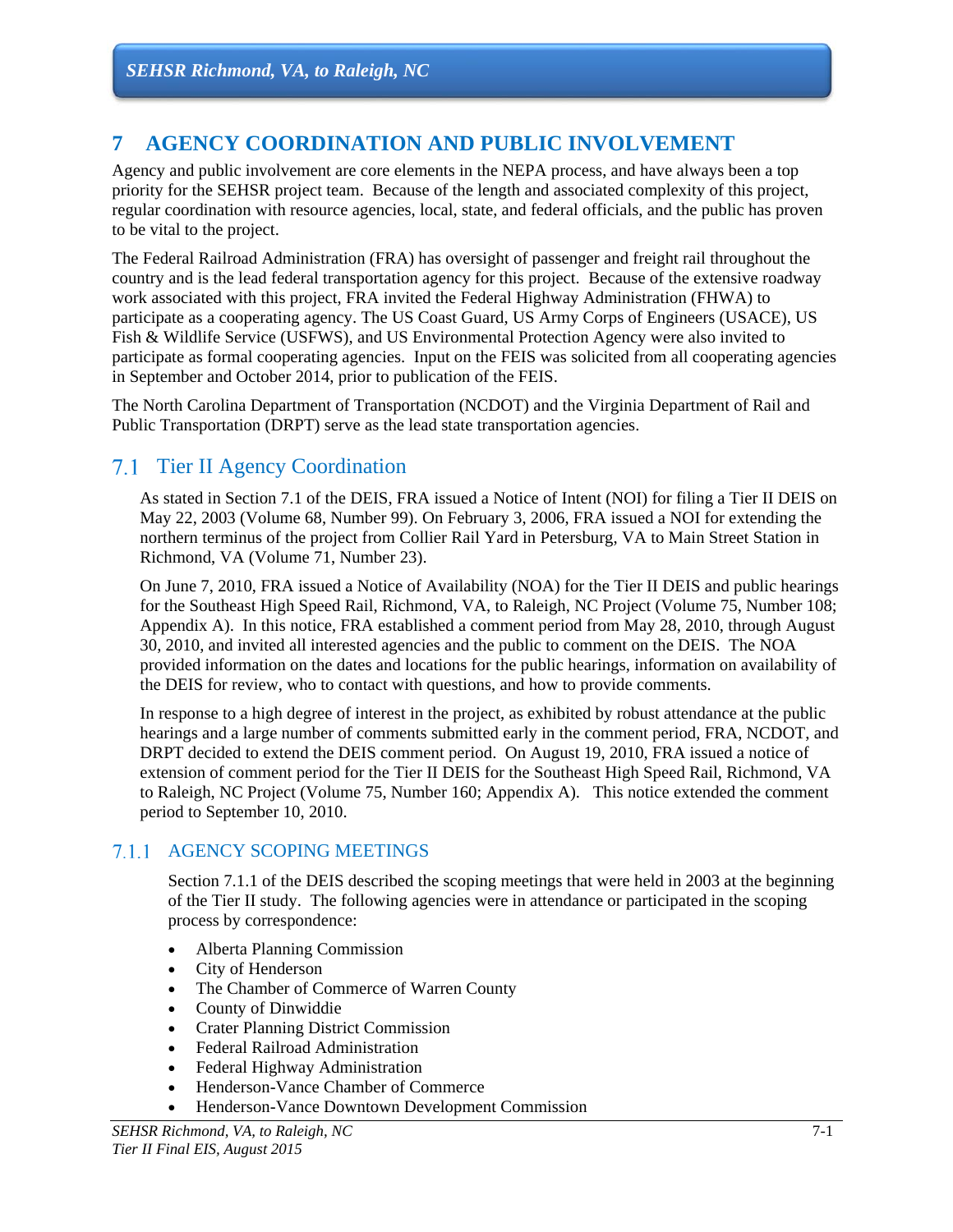- Kerr-Tar Rural Planning Organization
- NC Department of Transportation
- NC Railroad Company
- NC Department of Environment and Natural Resources
- NC Wildlife Resources Commission
- Norlina Community Development Association
- Southside Planning District Commission
- Town of La Crosse
- Town of McKinney
- Town of Wake Forest
- Triangle Transit Authority
- US Army Corps of Engineers
- US Coast Guard
- US Environmental Protection Agency
- US Fish and Wildlife Service
- Vance County Economic Development Commission
- VA Department of Conservation and Recreation
- VA Department of Environmental Quality
- VA Department of Historic Resources
- VA Department of Mines, Minerals, & Energy
- VA Department of Rail and Public Transportation
- VA Department of Transportation
- Warren County Planning Department.

### ADVISORY COMMITTEE MEETINGS

Section 7.1.2 of the DEIS provided information on the Advisory Committee, which was established to help guide the project through the regulatory approval and planning processes. In addition to the agencies listed above, the following organizations and agencies have participated in the work of the Advisory Committee:

- Amtrak
- Brunswick County Board of Supervisors
- Mecklenburg County Board of Supervisors
- CSX Transportation
- Capital Area Metropolitan Planning Organization (CAMPO)
- Chesterfield County
- City of Colonial Heights
- City of Petersburg
- City of Raleigh
- City of Richmond
- Commonwealth Transportation Board
- Dinwiddie County Board of Supervisors
- Federal Transit Administration
- Franklin County Commissioners
- Kerr-Tar Regional Council of Governments (COG) (Region K)
- NC Department of Cultural Resources
- NC Board of Transportation
- Norfolk Southern
- Northern VA Transportation Commission
- $\bullet$  Sprint LTD
- Town of Kittrell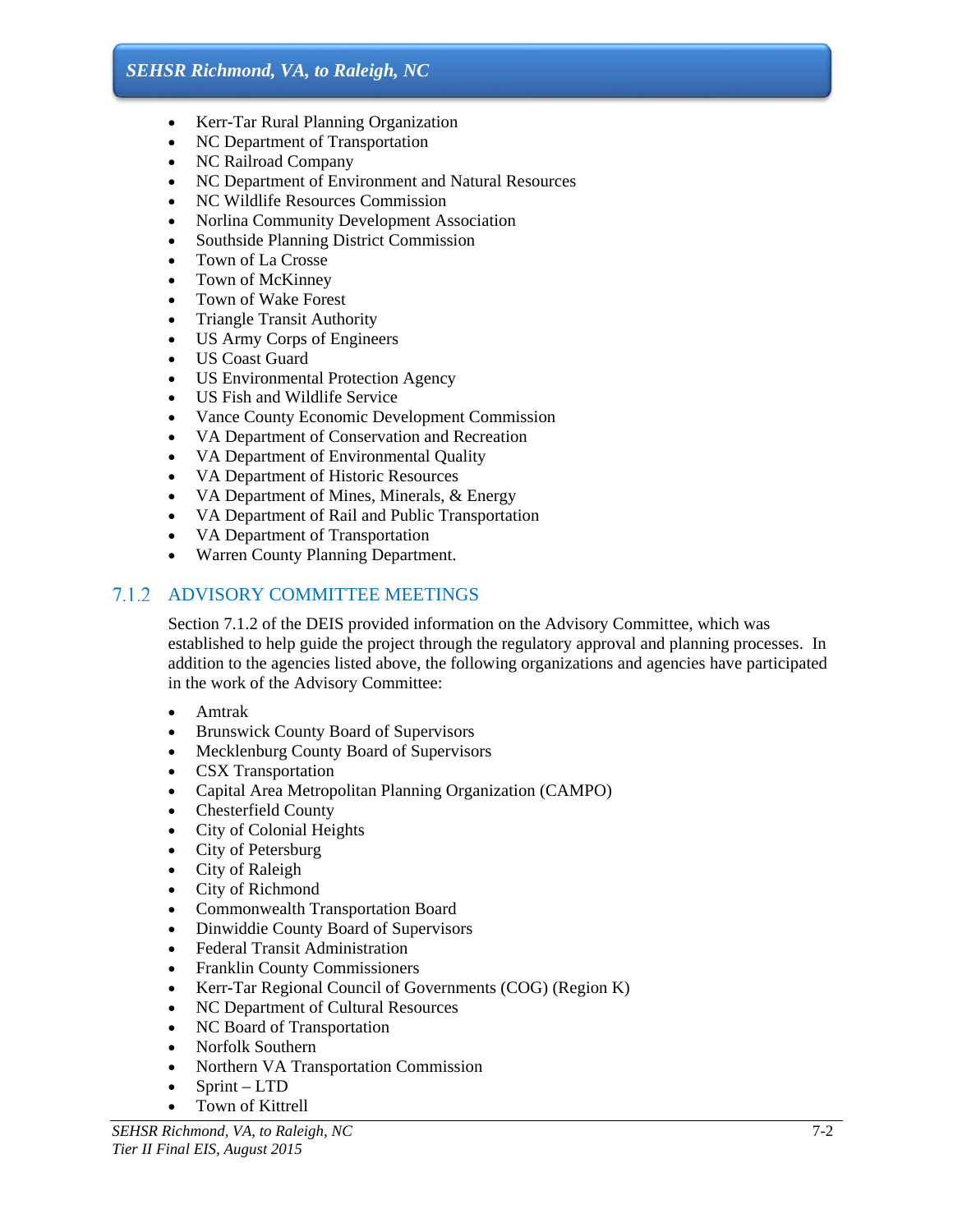- Town of Franklinton
- Town of Youngsville
- Town of Middleburg
- Town of Norlina
- Triangle J COG
- VA Department of Agriculture & Consumer Services
- VA Department of Forestry
- VA Department of Health, Office of Drinking Water
- VA Department of Game & Inland Fisheries
- VA Outdoors Foundation
- Wake County Commissioners
- Warren County Commissioners.

In May 2010, the local, state, and federal government entities listed above were provided a copy of the DEIS, and invited to attend the public hearings and provide comments. Many of these agencies did provide comments. Following the public hearings, coordination with these entities shifted in focus to responding to the comments submitted. Refer to Chapter 8 for a summary of agency comments and responses.

### 7.1.3 AGENCY-SPECIFIC COORDINATION

The SEHSR team is dedicated to a proactive approach in dealing with regulatory agencies. As potential areas of concern were identified, the SEHSR team conducted prompt coordination with the appropriate agencies. These coordination activities are summarized below.

### *US FISH AND WILDLIFE SERVICE (USFWS)*

In 2003, a population of the federally protected Michaux's sumac (*Rhus michauxii*) was found in the project study area in Brunswick County, VA. As detailed in Section 4.10, the SESHR project team entered into informal consultations under Section 7 of the Endangered Species Act (ESA) with USFWS to minimize and/or mitigate for potential impacts to this endangered species. A meeting was held with USFWS on August 12, 2004 as part of the informal consultation, and a biological assessment (BA) was prepared. The BA was submitted to USFWS on September 29, 2004. On November 8, 2004, USFWS has issued a "not likely to adversely effect" determination for this population and therefore formal consultation was not required. A subsequent field meeting with representatives from USFWS and the project team was held on May  $19<sup>th</sup>$ , 2010 to assess the condition of the previously identified sumac population. The population was re-delineated and the project team determined that the population had migrated further into the inactive railroad corridor. This updated delineation information was used in the selection of the preferred alternative for Section D (see Chapter 2 for detailed discussion). Correspondence and meeting minutes for coordination with USFWS are included in Appendix A.

After the project was extended to Richmond, additional protected species surveys were conducted to evaluate resources north of Collier Yard. In September 14, 2005, a pair of bald eagles was observed along the Appomattox River, just west of the City of Petersburg. On November 21, 2005, the SEHSR rail team began coordination with the VA Department of Game and Inland Fisheries to obtain additional information about bald eagle activity in the project study area. In February 2006, after leaf out, additional surveys were conducted to determine the location of bald eagle nests in the project area. On March 30, 2006 the USFWS was informed of the issue. Coordination with USFWS on April 17, 2006, resulted in an informal effects determination of "not likely to adversely effect" with the condition that the project is located more than 1,250 feet away from the nest.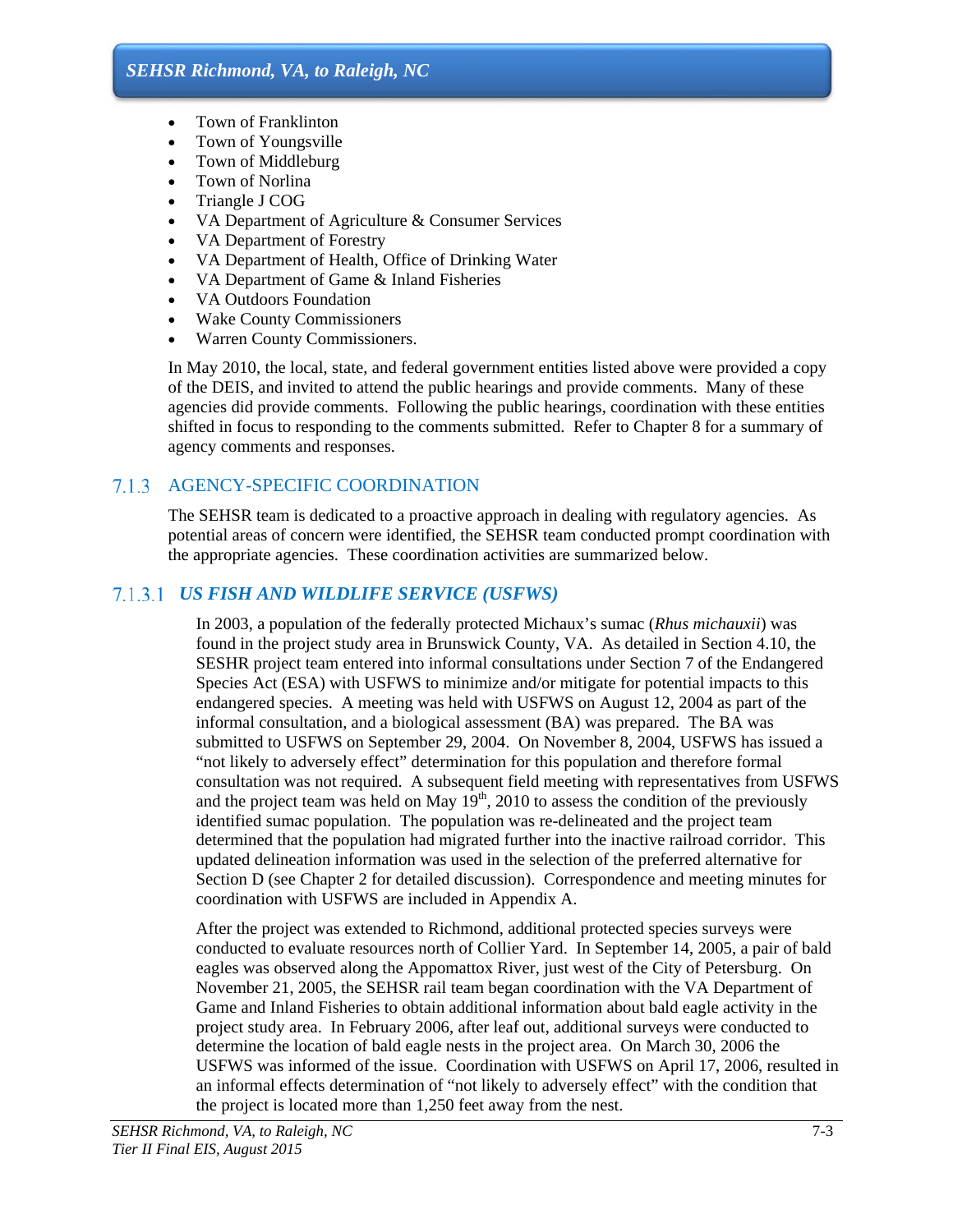Scheduling of a detailed re-survey for the Roanoke Logperch will be conducted prior to project construction. The Information, Planning, and Conservation (IPaC) decision support system will be completed prior to Section 404 permitting. Both of these activities will be coordinated in the future with USFWS.

### *US ARMY CORPS OF ENGINEERS (USACE)*

Several comments on the DEIS asked why the SEHSR project has not followed the Merger Process in North Carolina. Merger is a process to streamline the project development and permitting processes, agreed to by the US Army Corps of Engineers (ACE), North Carolina Department of Natural Resources (NCDENR), FHWA, and NCDOT, which provides a forum for appropriate agency representatives to discuss and reach consensus on ways to facilitate meeting the regulatory requirements of Section 404 of the Clean Water Act during the NEPA decision-making phase of transportation projects. At the outset of the SEHSR project, NCDOT and DRPT decided that a single, consistent process in both states should be used to obtain environmental regulatory agency input on the SEHSR project, given that Virginia does not have a Merger counterpart, and that FRA is the lead federal agency for the project. The project team therefore coordinated with USACE and both state water quality agencies in selection of the Least Environmentally Damaging Practicable Alternative (LEDPA) for each section of the project.

Refer to Section 7.1.2.2 of the DEIS for a description of the field delineations of waters of the United States, including streams and wetlands along the study corridor, that were conducted during development of alternatives presented in the DEIS. Section 7.1.2.2 of the DEIS section also provides a description of the verification and written concurrence that was provided by USACE.

In Virginia, the project team met on April 12, 2011, with USACE – Norfolk District, USFS, the Virginia Department of Environmental Quality (VDEQ), and the Virginia Department of Historic Resources to discuss new alternatives in Section D and Section G in Brunswick County, VA, and confirm the preferred alternatives in those sections; discuss recommendations for preferred alternatives in Sections B and L and confirm the preferred alternatives; and confirm the LEDPA for the remaining sections in Virginia. The proposed schedule for USACE field verifications was also discussed. A summary of this meeting is provided in Appendix A.

Field assessments for streams and wetlands in areas of non-common alignment for the preferred alternative in Virginia were completed in October 2012. Field assessments of the Keelers Mill Road area (DeWitt, VA, area), where revised designs fell outside the original study corridor, also took place in October 2012.

In April 2013, the project team conducted field visits with USACE- Norfolk District representatives to verify jurisdictional stream and wetland delineation in Virginia for areas of non-common alignment and the Keelers Mill Road area referenced above. During final design the project team will prepare and submit the appropriate permit application based on the field work from 2013, and conduct updated field review if required.

In July 2011, the project team completed a map and field review with the USACE-Wilmington District representative for jurisdictional wetland locations in North Carolina delineated outside the original study area and locations with significant changes since the 2004 determination. During final design the project team will prepare and submit the appropriate permit application based on the field work from 2013, and conduct updated field review if required.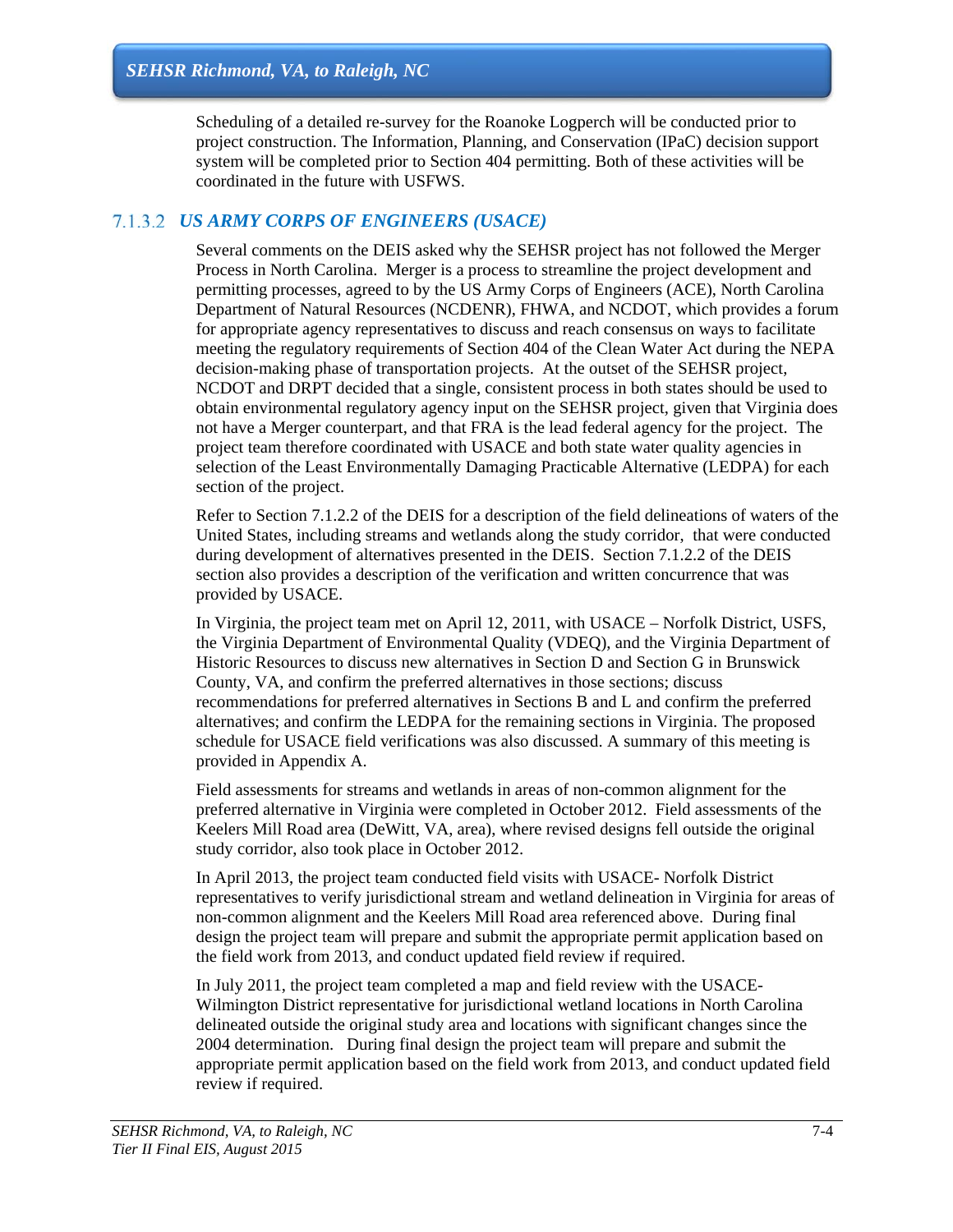On March 26, 2012, the project team contacted USACE- Wilmington District (and the NC Division of Water Quality) to provide information on a change to the recommended preferred alternative in Section U, in Wake Forest, NC, which resulted in selection of an alternative with greater stream and wetland impacts. Refer to Chapter 2 for discussion related to selection of the Preferred Alternative, and Section 4.1 for a discussion on the stream and wetland impacts.

# *STATE HISTORIC PRESERVATION OFFICES*

The SEHSR project team coordinated with the Virginia Department of Historic Resources (VDHR) and the North Carolina Department of Cultural Resources State Historic Preservation office (HPO) to determine impacts to resources determined eligible for inclusion in the National Register of Historic Places (NRHP) under Section 106 of the National Historic Preservation Act. Section 3.12 describes the cultural resource investigations and eligibility determinations by VDHR and HPO. Section 4.12 describes the effects of the project on resources protected under Section 106. Historic resource correspondence is included in Appendix L.

The project team met with VDHR and HPO several times during the development of project alternatives for the DEIS to discuss impacts to historic resources. Measures to minimize and mitigate for impacts, as well as potential avoidance measures, were also discussed. Determination of effects meetings were held with VDHR on April 15, 2009, August 7, 2009, and November 20, 2009. Similar determination of effects meetings with HPO were held on August 20, 2008, September 2, 2009, and September 29, 2009.

Subsequent to publication of the DEIS in 2010, the SEHSR project team held additional meetings with VHDR and HPO to obtain updated determinations of effect as a result of design changes and to coordinate the determination of effect for resources not previously identified by the project.

In Virginia, the SEHSR project team corresponded with the HPO in a letter dated June 30, 2014, recommending effects for the Preferred Alternative for the Project. The HPO concurred in a written response dated July 29, 2014.

In North Carolina, the SEHSR project team held the following meetings with HPO after the publication of the DEIS:

- $\bullet$  December 22, 2010 to discuss comments received from municipalities and local businesses regarding the designs shown in the DEIS for three historic districts (Wake Forest Historic District, South Henderson Industrial Historic District, and Youngsville Historic District); to present possible design alternatives to address these issues; and to discuss possible changes in determinations of effect on the historic districts based on the possible design changes
- March 8, 2011 to obtain effects determinations for the Wake Forest Historic District (based on updated designs) and Oakforest (resource in Wake Forest area previously omitted from evaluation), and to discuss comments from Capital Area Preservation on the Hartsfield House in Wake Forest
- $\bullet$  July 25, 2011 to obtain effects determinations for the NC5 alternative in downtown Raleigh and to obtain updated effects determinations for the Raleigh Electric Company Power House and the Joel Lane House based on design changes
- January 20, 2012 to present new design concepts for a grade separation of Mason Street in the Franklinton Historic District; to obtain effects determinations for the new concepts; and to determine which concept to move forward with in the FEIS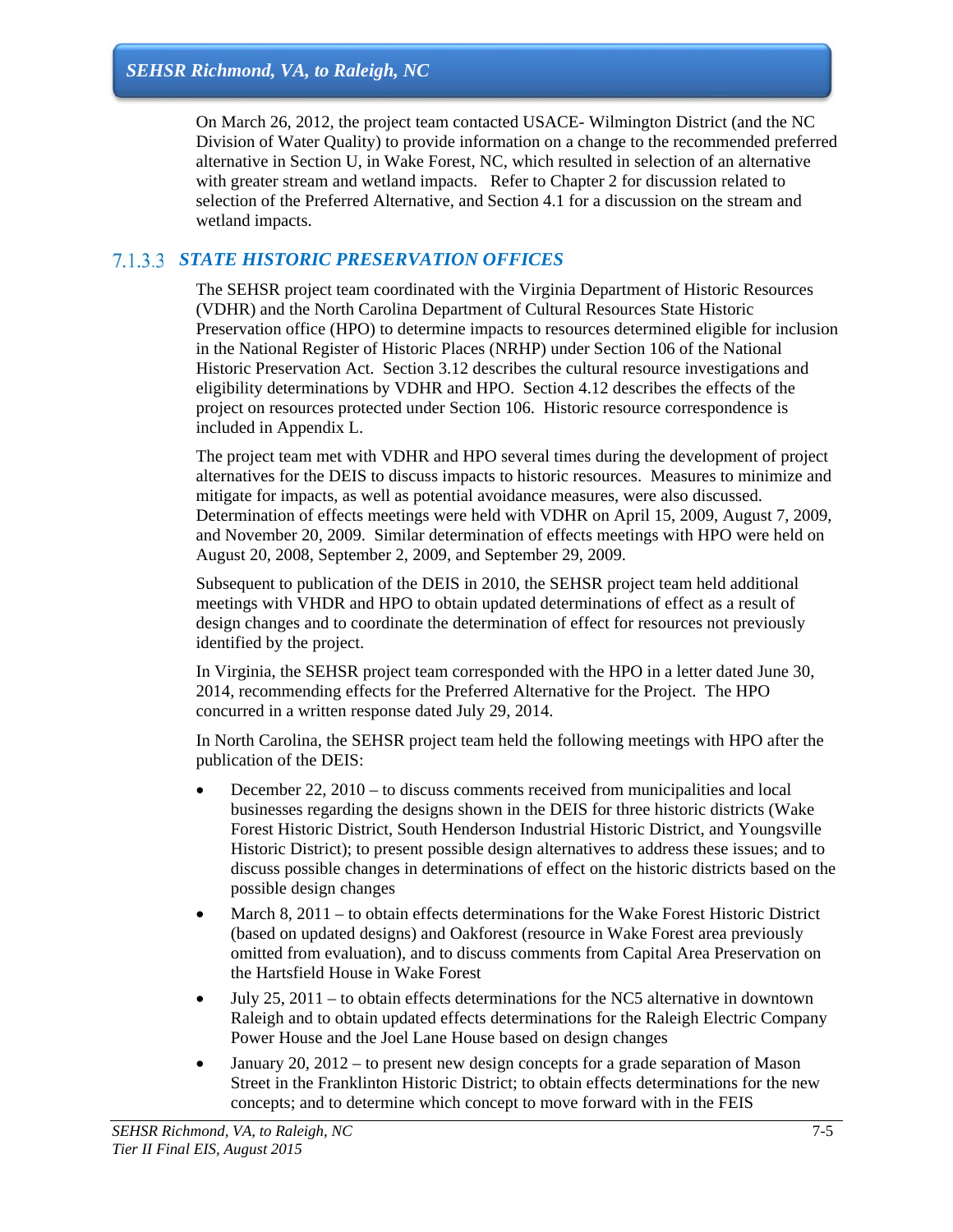June 17, 2013 – to obtain effects for properties not previously identified in the DEIS and updated effects for resources where design changes have been made.

# LOCAL OFFICIAL COORDINATION

Section 7.1.4 of the DEIS provided information about meetings that were held to solicit input at the regional and community level and used to develop the project designs. Representatives from local governments within the SESHR study area were included in the SEHSR Advisory Committee and their cooperation was vital in the successful completion of the SEHSR DEIS. To maintain safety and speed requirements for effective high speed transport, many roads within the project study area were realigned, closed, or grade separated (bridged). Input from local mayors, planners, MPOs, water and sewer officials, EMS managers, and other officials was vital to ensure that the SEHSR project did not compromise community development plans, cut off local neighborhoods, or add an undue burden on users of transportation facilities in the project study area.

Coordination with local officials subsequent to the DEIS was primarily focused on responding to comments on the DEIS. In many cases, these comments led to design revisions as described in Chapter 2. In some instances, the comments resulted in a number of re-designs, and additional studies, requiring a greater level of coordination. Refer to Table 7-1 for a list of coordination meetings with local governments that were held as part of the development of designs presented in this FEIS.

| Table 7-1<br><b>Meetings with Local Governments</b> |             |                                                                                         |                                                                                                                                                                                              |  |
|-----------------------------------------------------|-------------|-----------------------------------------------------------------------------------------|----------------------------------------------------------------------------------------------------------------------------------------------------------------------------------------------|--|
| <b>Entity</b>                                       | <b>Date</b> | <b>Attendees</b>                                                                        | <b>Purpose</b>                                                                                                                                                                               |  |
| Chesterfield County, VA                             | 8/9/2011    | County staff, Virginia<br>Department of<br>Transportation (VDOT)<br>staff, project team | Update County staff on<br>the status of the overall<br>project, present<br>additional traffic analysis<br>conducted for the<br>Centralia Road area,<br>discuss designs for<br>Centralia Road |  |
| Chesterfield County, VA                             | 1/31/2012   | County Staff, Board of<br>Supervisors, project team                                     | Update County staff and<br>Board of Supervisors on<br>the project, discuss traffic<br>analysis for Centralia<br>Road area and review<br>road designs                                         |  |
| Chesterfield County, VA                             | 3/21/2012   | County staff, project team                                                              | Discussion of traffic and<br>road designs in<br><b>Chesterfield County</b>                                                                                                                   |  |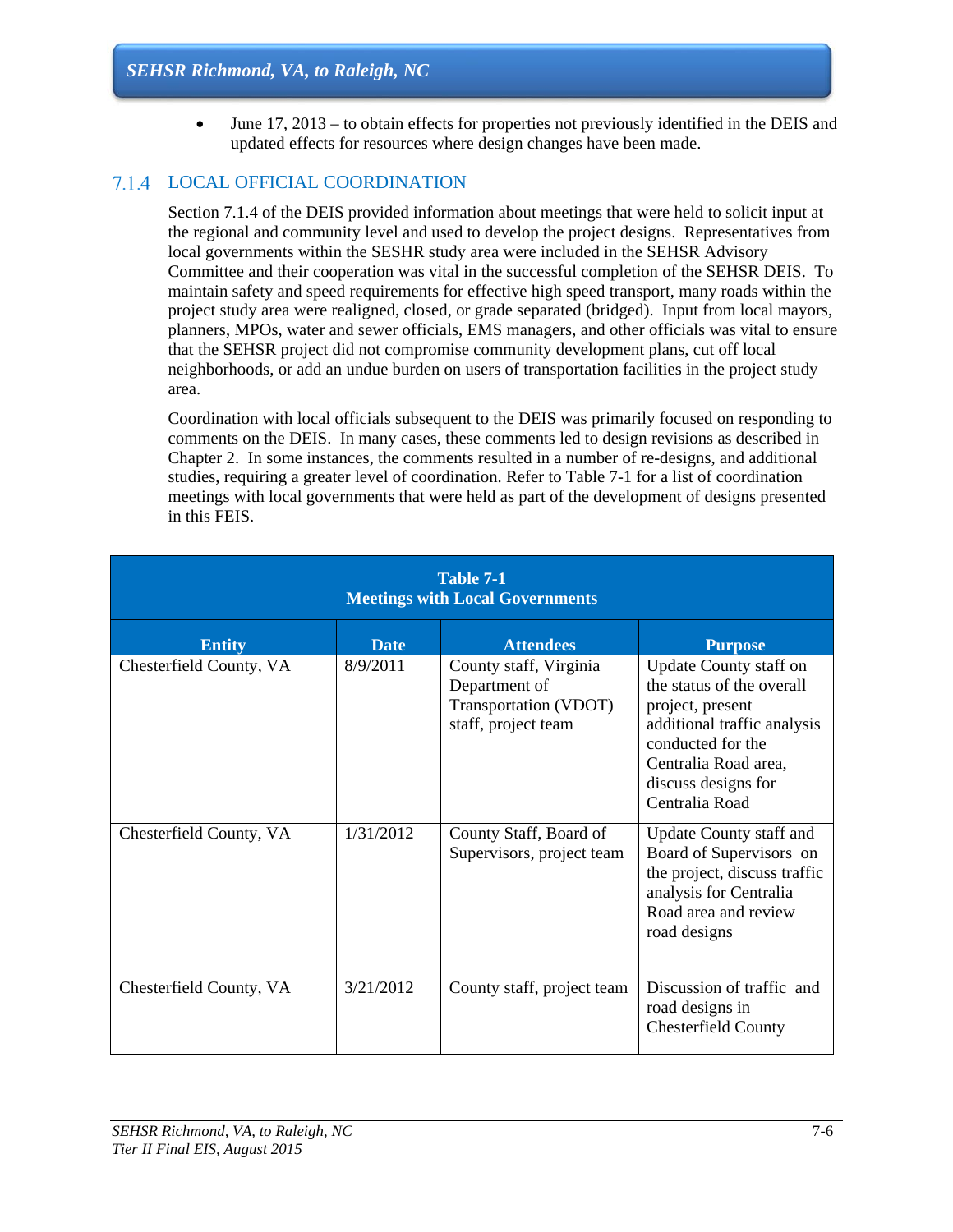| Table 7-1<br><b>Meetings with Local Governments</b> |             |                                                                                       |                                                                                                                                                                                  |  |
|-----------------------------------------------------|-------------|---------------------------------------------------------------------------------------|----------------------------------------------------------------------------------------------------------------------------------------------------------------------------------|--|
| <b>Entity</b>                                       | <b>Date</b> | <b>Attendees</b>                                                                      | <b>Purpose</b>                                                                                                                                                                   |  |
| Chesterfield County, VA                             | 02/25/2013  | DRPT staff, County staff                                                              | Discussion of traffic and<br>road designs in<br>Chesterfield County to be<br>shown at 5/26/2013<br><b>Project Update Meeting</b>                                                 |  |
| Chesterfield County, VA                             | 02/27/2013  | DRPT staff, County<br><b>Board of Supervisors</b>                                     | Discussion of traffic and<br>road designs in<br><b>Chesterfield County</b><br>shown at 5/26/2013<br>Project Update Meeting                                                       |  |
| City of Henderson, NC                               | 11/17/2010  | Mayor, City staff, project<br>team                                                    | Discuss concerns<br>expressed by Resolution<br>10-74 $&$ comments on<br><b>DEIS</b>                                                                                              |  |
| City of Henderson, NC                               | 4/25/2011   | City Council, City staff,<br>project team                                             | Update City Council on<br>design revisions made in<br>response to comments on<br><b>DEIS</b>                                                                                     |  |
| City of Henderson, NC                               | 3/15/2012   | City staff, project team                                                              | Provide review of new<br>designs for Andrews Ave<br>area                                                                                                                         |  |
| City of Henderson, NC                               | 5/14/2012   | City Council, Mayor, City<br>staff, project team                                      | Update City Council on<br>additional design<br>revisions made in<br>response to comments on<br>DEIS that will be shown<br>at the September 2012<br><b>Project Update Meeting</b> |  |
| City of Raleigh, NC                                 | 2/22/2011   | City staff, project team                                                              | Discuss City comments<br>on DEIS and discuss<br>design changes                                                                                                                   |  |
| Town of Franklinton, NC                             | 9/7/2010    | Board of Commissioners,<br>Mayor, Town staff,<br>NCDOT Rail Director,<br>project team | Presentation to Board of<br>Commissioners and<br>respond to questions<br>about the project                                                                                       |  |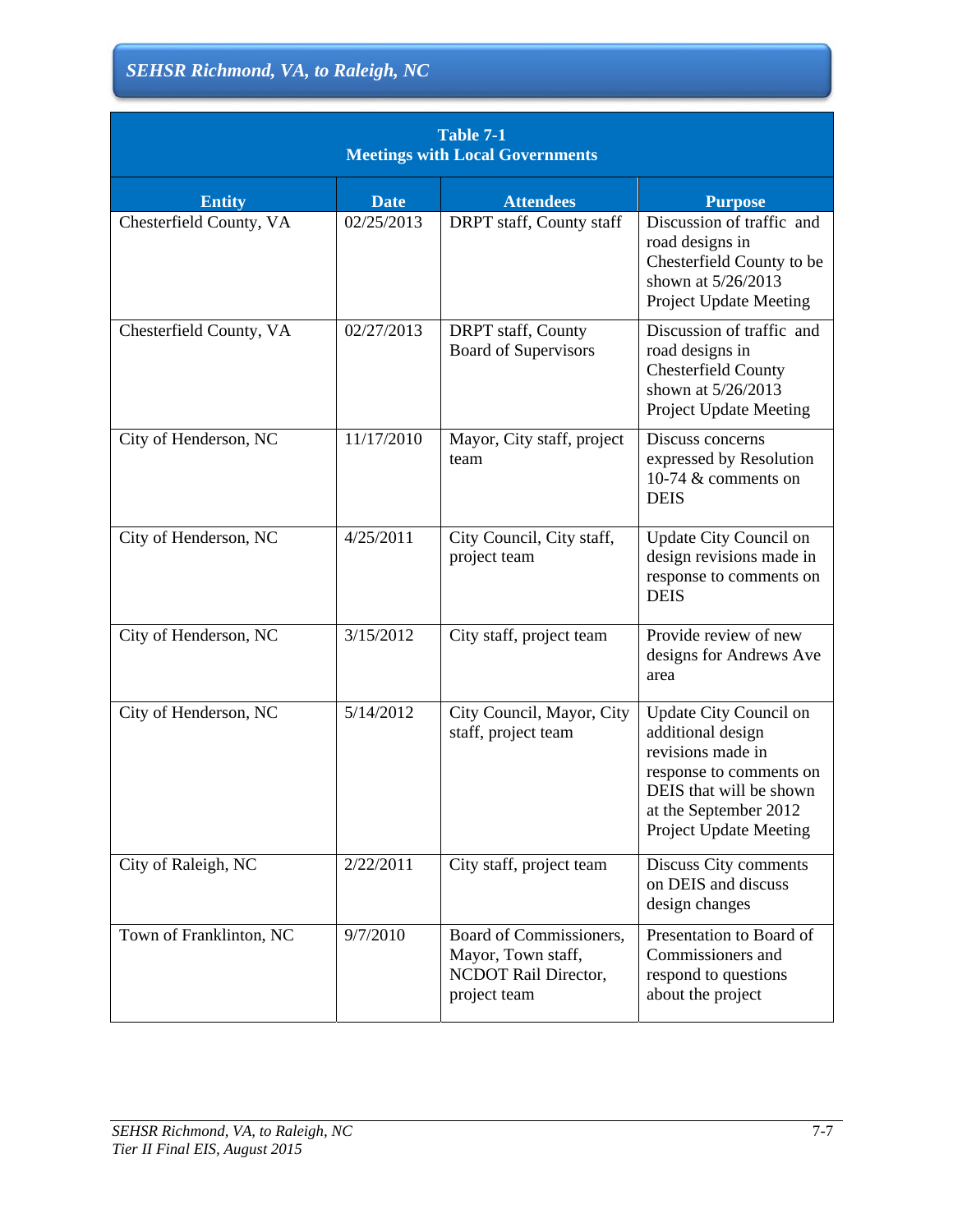| <b>Table 7-1</b><br><b>Meetings with Local Governments</b> |             |                                                                                                                                                        |                                                                                                                                                                                                                                                                         |  |
|------------------------------------------------------------|-------------|--------------------------------------------------------------------------------------------------------------------------------------------------------|-------------------------------------------------------------------------------------------------------------------------------------------------------------------------------------------------------------------------------------------------------------------------|--|
| <b>Entity</b>                                              | <b>Date</b> | <b>Attendees</b>                                                                                                                                       | <b>Purpose</b>                                                                                                                                                                                                                                                          |  |
| Franklin County & Town of<br>Franklinton, NC               | 1/20/2011   | Franklin County<br>Comprehensive<br><b>Transportation Plan</b><br>(CTP) Advisory<br>Subcommittee, NCDOT,<br>project team                               | Discuss local concerns<br>related to proposed<br>closure of Mason Street<br>at-grade crossing, other<br>connectivity issues, and<br>coordination between the<br>CTP and the SEHSR<br>project                                                                            |  |
| Town of Franklinton, NC                                    | 12/19/2011  | Mayor, Town staff,<br>NCDOT Division 5 staff,<br>CAMPO staff, North<br>Carolina State Historic<br>Preservation Office (NC-<br>HPO) staff, project team | Discuss design changes<br>developed in response to<br>comments on DEIS. Also<br>provide additional<br>background on Section<br>106 protections, in terms<br>of how they affect design<br>considerations, and a<br>Question/Answer period<br>provided by NC-HPO<br>staff |  |
| Town of La Crosse, VA                                      | 5/14/2012   | Town Council, Mayor,<br>Town staff, Citizen,<br>VDOT staff, project team                                                                               | Review of history of<br>coordination with Town<br>which led to DEIS<br>designs, review<br>comments on DEIS,<br>discuss recent comments<br>from Council Member                                                                                                           |  |
| Town of Wake Forest, NC                                    | 6/18/2012   | Town staff, NC-HPO,<br>NCDOT, project team                                                                                                             | Discuss comments<br>received on Elm Ave<br>grade separation<br>presented at Public<br><b>Update Meeting, Revisit</b><br>design & recommend<br>concept to carry forward                                                                                                  |  |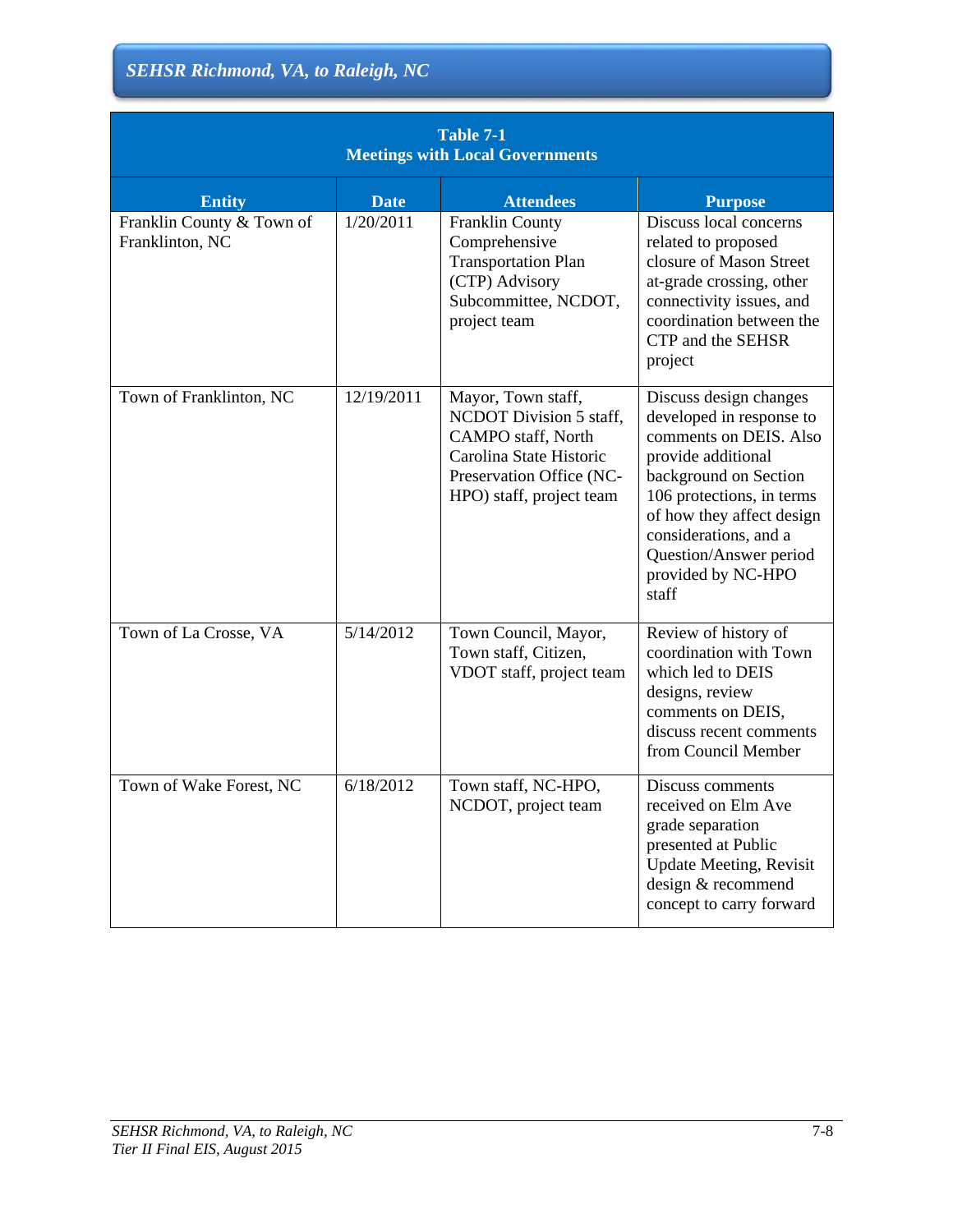| Table 7-1<br><b>Meetings with Local Governments</b>             |                                         |                                                                                             |                                                                                                                                                                                                         |  |
|-----------------------------------------------------------------|-----------------------------------------|---------------------------------------------------------------------------------------------|---------------------------------------------------------------------------------------------------------------------------------------------------------------------------------------------------------|--|
| <b>Entity</b>                                                   | <b>Date</b>                             | <b>Attendees</b>                                                                            | <b>Purpose</b>                                                                                                                                                                                          |  |
| Warren County, NC<br>Ridgway Volunteer Fire<br>Department (VFD) | 4/18/2012                               | County Fire Marshall,<br>County EMS, Ridgeway<br>VFD Fire Chief, project<br>team            | Provide update on<br>project, discuss potential<br>impacts to fire<br>department operations<br>from SEHSR project and<br>obtain additional<br>information related to<br>County Fire and EMS<br>services |  |
| Warren County, NC                                               | 12/18/2012                              | County staff, County<br>Manager, County Fire<br>Marshall, Kerr-Tar<br>COG/RPO, project team | Discuss potential<br>alternative design for<br>grade separation in<br>Ridgeway, NC,<br>determine which design<br>(DEIS design or new) is<br>preferred by the County                                     |  |
| City of Richmond, VA                                            | 11/10/2014<br>& 12/1/2014<br>(by phone) | City staff, Virginia<br>Department of<br>Transportation (VDOT)<br>staff, project team       | Discuss proposed<br>revisions to Maury Street<br>grade separation                                                                                                                                       |  |

# Tier II Public Involvement

Section 7.2 of the DEIS contained a description of the public involvement outreach that occurred prior to the June 2010 publication of the DEIS. What follows in this section is a description of the actions and efforts that took place since then, including the period of time when the DEIS public hearings were held.

# MAILING LIST

A database containing contact information for state and federal environmental regulatory and resource agencies, elected officials, civic and business groups, local government agencies, and interested persons was developed at the beginning of the Tier I environmental study and updated throughout the study process. Following publication of the DEIS, the database has been maintained and updated primarily for email addresses, and used for electronic distribution of project updates and notification of public meetings. Interested individuals sign up through the project website and at public meetings. At the time of the FEIS preparation, the list contained approximately 5,000 active email addresses.

# EMAIL UPDATES

An announcement regarding the release of the DEIS was distributed via email on June 3, 2010. The announcement included information about the public hearings, how to obtain additional information, and how to provide comments. Between August 2010 and the 2013 preparation of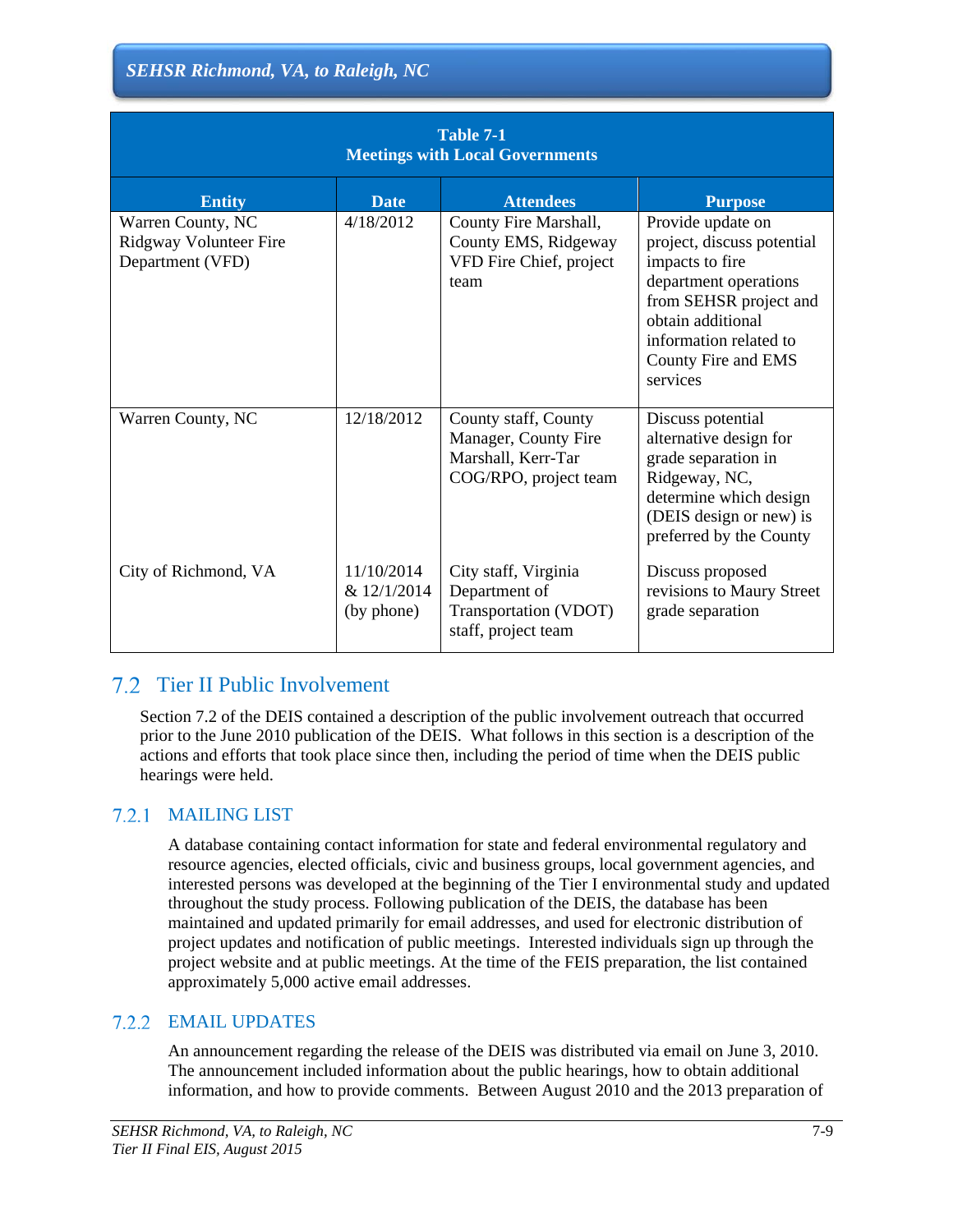the FEIS, five project updates/public meeting announcements have been provided via email using the database described above. Copies of the email updates are included in Appendix B.

#### 7.2.3 SOCIAL MEDIA

In advance of the 2010 public hearings, the project began using Twitter as an additional means for reaching out to the public. Under the handle @SEHSR, Tweets have announced the availability of the DEIS, provided reminders for public hearings and other meetings, provided updates on the project status, and relayed interesting high speed rail related news and facts. At the time of the FEIS preparation there were more than 500 followers.

#### **7.2.4 PROJECT WEBSITE**

The project website www.sehsr.org provides current information on the project including links to provide comments via email, as well as to sign up for the project mailing list. The site organizes other information on these tabs: Project History; Reports & Publications; News Releases; FAQs; Contacts/Links. The DRPT website http://www.drpt.virginia.gov/ and the NCDOT Rail Division website http://bytrain.org also provide information on the project and a link to the project website.

The DEIS was made available on the SEHSR website on June 3, 2010, in conjunction with a press release announcing publication of the document. Information about the eight public hearings was posted, including downloadable files for the hearing handout materials. A link to a download page was provided for the hearing maps for each alternative for the 26 project sections. The comment form was available for individuals to download and return by mail, and a link to an internet version of the comment form was also provided.

A link to information about the public hearings in Spanish language was also posted on the website (Section 7.2.7 provides additional discussion regarding Limited English Proficiency).

Following publication of the DEIS and completion of the public hearings, the website has continued to be used for project updates, press releases and information about the five Project Update Meetings that were held between July 2011 and February 2013 (refer to Section 7.2.9 below, for more information about the Project Update Meetings).

A Draft Recommendation Report was made available on the website February 2012 along with information on how to provide comments. The final report submitted to FRA was made available on the website May 16, 2012. The report identified the recommended preferred rail alternative for each of the 26 sections of the project.

#### 7.2.5 PRESS RELEASES

Press releases have continued to be used as a public outreach tool. NCDOT and DRPT issued a press release on June 3, 2010, announcing the completion of the DEIS and ways to view and comment on the document, along with information about the eight public hearings scheduled throughout the corridor.

Press releases were issued for each of the five public update meetings that were held between July 2011 and February 2013 (refer to Section 7.2.9 for more information about the Project Update Meetings).

A press release was issued February 9, 2012, announcing completion of the Draft Recommendation Report identifying recommended preferred rail alternatives for each of the 26 project sections. A press release was also issued on May 16, 2012, announcing that the final report had been submitted to FRA and was available on the project website.

All project press releases are also located on the project website.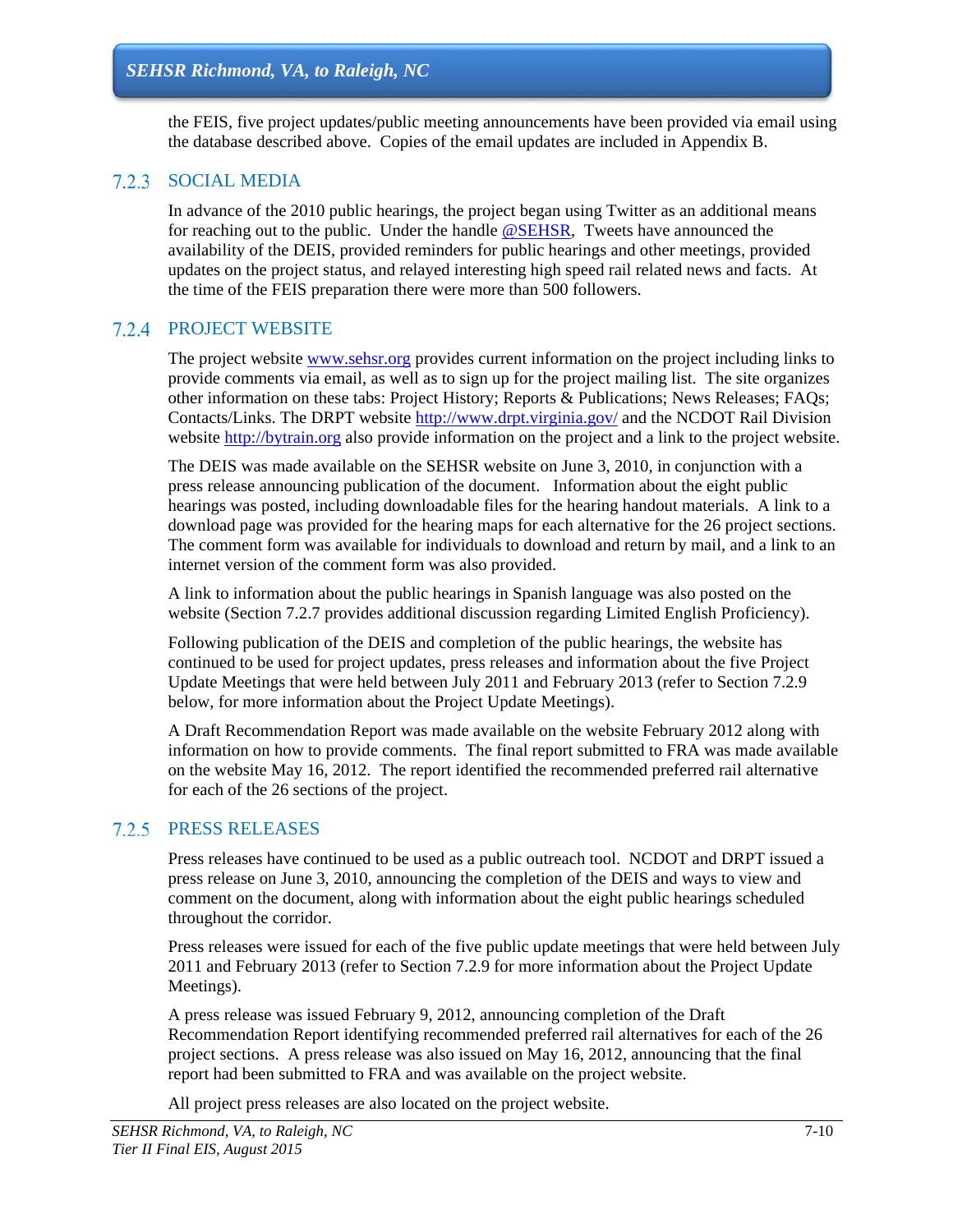### 7.2.6 PROJECT HOTLINE

The toll-free line (1-877-749-7245 or 1-877-749-RAIL) has been in place for more than 12 years. In the period of time between publication of the DEIS and the publication of the FEIS, more than 150 people called the hotline with questions about the project. Topics ranged from questions about the projected project timeline, the location of public hearings and other meetings, to questions about potential impacts to specific properties. All phone calls were returned and all questions from residents were answered satisfactorily. Maps and/or other printed materials were also mailed to individuals who requested them.

### LIMITED ENGLISH PROFICIENCY

Wake County was the only county in the project area to meet the Limited English Proficiency threshold triggering the need for Spanish translation assistance with the project's public involvement. Thus, all public meetings and hearings in Wake County (including Raleigh and Wake Forest), had translators available. In addition, Spanish translations of all the handouts and display boards were available at the Wake County hearings and meetings, and all property owner notification letters for the county were mailed with both English and Spanish versions. Also, there was a link on the project website that takes the reader to info in Spanish about the project

### DEIS PUBLIC HEARINGS

Following publication of the DEIS, FRA, DRPT, and NCDOT hosted eight public hearings (four in Virginia and four in North Carolina). Public hearing dates, locations, and approximate attendance at each of the meetings are shown in Table 7-2. The hearings allowed members of the public to view the proposed project designs, ask questions, and provide comments (either orally or via a comment form). Each hearing consisted of a 2-hour open-house meeting, followed by a presentation and time for citizens to provide formal comments.

In addition to the hearing maps showing the alternative designs, display boards provided information on: how to review the hearing maps and provide comments; information on how noise and vibration are evaluated; next steps in the study process; and reasons for bridging highway/railroad intersections. Printed handouts provided at the meeting consisted of:

- Schematic maps with tables that compared impacts and operational and physical characteristics for each alternative by project section;
- Hearing packet containing a project summary, history of the SEHSR corridor, study corridor map, frequently asked questions, information on right-of-way procedures and relocation assistance for each of the two states, information on how to provide comments, and a comment sheet.
- Map request forms that meeting attendees could complete at the hearing and submit to a "Print Station" to receive a section of the hearing maps, printed to scale, on 8.5" x 11" paper, displaying the alternative alignments in the location they requested.

Downloadable PDF versions of all the materials distributed during the public hearings were made available on the project website.

Over 2,000 people attended the hearings, which were publicized in the Federal Register, local newspapers, on the project website, through Tweets, email updates, and with a direct mailing to owners of property located within the project study area. More than 1,850 individuals and 50 agencies and organizations submitted comments to the project team. Many of the comments were several pages in length, and most covered multiple topics (refer to Chapter 8, Responses to Comments). As discussed earlier in this chapter, the high level of interest shown at the public hearings, and the large number of comments submitted, led FRA, NCDOT, and DRPT to extend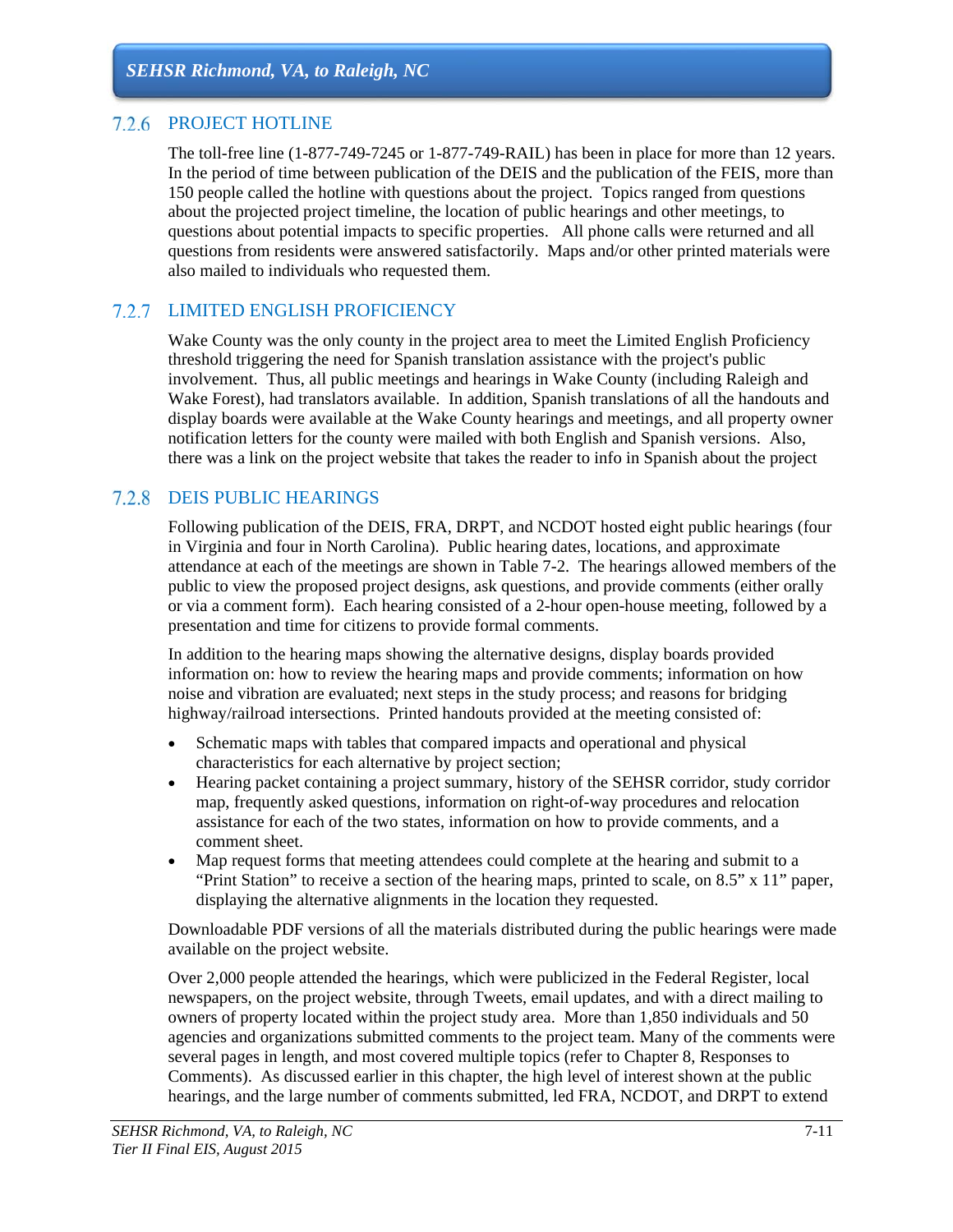the comment period from August 30, 2010 to September 10, 2010. The extension of the comment period was publicized in the Federal Register, on the project website, and through a press release.

| Table 7-2<br><b>DEIS Public Hearings</b>       |               |                                                  |                   |  |
|------------------------------------------------|---------------|--------------------------------------------------|-------------------|--|
| <b>Location</b>                                | <b>Date</b>   | <b>Area Served</b>                               | <b>Attendance</b> |  |
| Northside Elementary School,<br>Norlina, NC    | July 13, 2010 | Warren County, NC                                | 250               |  |
| Southside VA Community<br>College, Alberta, VA | July 15, 2010 | <b>Brunswick and Mecklenburg</b><br>Counties, VA | 183               |  |
| Virginia DMV Cafeteria,<br>Richmond, VA        | July 20, 2010 | City of Richmond, VA                             | 193               |  |
| Union Station,<br>Petersburg, VA               | July 21, 2010 | City of Petersburg, VA                           | 255               |  |
| Sunnyside Elementary School,<br>McKenney, VA   | July 22, 2010 | Dinwiddie County, VA                             | 198               |  |
| Raleigh Convention Center,<br>Raleigh, NC      | July 26, 2010 | Wake County, NC                                  | 470               |  |
| Aycock Elementary School,<br>Henderson, NC     | July 27, 2010 | Vance County, NC                                 | 302               |  |
| Franklinton High School,<br>Franklinton, NC    | July 29, 2010 | Franklin County, NC                              | 373               |  |

# 7.2.9 PROJECT UPDATE MEETINGS

As described in Chapter 2, comments on the DEIS led the project team to develop new rail alternatives in three project sections: Section D and Section G, both in Brunswick County, VA, and Section V in downtown Raleigh, NC. Project Update Meetings were held in mid-2011 to present the new rail alternatives to the public and obtain comments prior to selection of the preferred rail alternatives.

The project team also made numerous revisions to road work throughout the corridor based on comments on the DEIS, particularly in the areas of Chesterfield County, VA, and Henderson, Wake Forest and north Raleigh, NC. Project Update Meetings were held for these areas after the alternative designs had been developed to present the new designs and obtain comments.

The meetings followed an open-house format, which provided opportunity for citizens to view public hearing-style maps and ask questions one-on-one with members of the project team. In addition to project staff, VDOT or NCDOT Right of Way staff was on hand to answer questions about Right of Way and Relocation procedures. Similar to what was made available at the DEIS public hearings, maps were printed by request, showing the project designs in relation to individual properties. Project Update Meetings were announced using a variety of media: press releases, advertisements in local papers, announcements on the project website, through Twitter, email, and through letters to property owners. Interested citizens were encouraged to provide comments at the meetings or by mail, or on the project website. The meeting dates, locations, and approximate attendance at each of the Project Update Meetings are shown in Table 7-3. Summaries of the meetings and comments are found in Appendix B.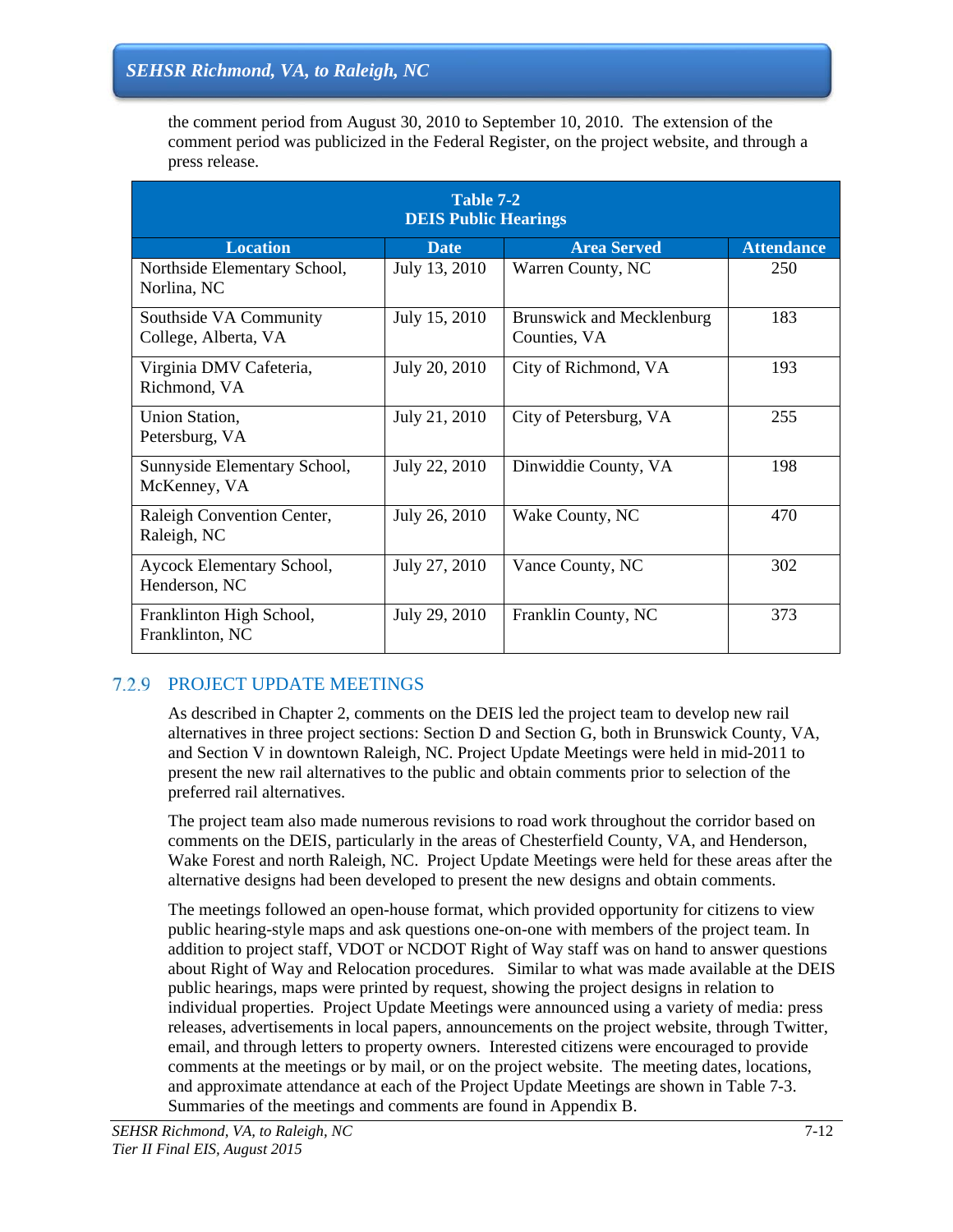Throughout the history of the project, the use of direct mailings to property owners has been one of the most useful and reliable methods for communicating with citizens potentially impacted by the project. Announcements of Public Hearings and Project Update Meetings were sent via First Class Mail through the United States Postal Service. Mailing addresses were compiled using county tax parcel data.

On January 22, 2013, letters were mailed to 1,588 owners of property located in the study corridor in Chesterfield County, VA, to invite them to attend the Project Update Meeting on February 26, 2013. Twenty one days after the meeting, calls made to the project hotline suggested that there had been a problem with delivery of some of these direct-mail letters. Between March 18, 2013, and March 21, 2013, 17 people called the project hotline to complain that they had just received the letters. DRPT staff called back to speak with each individual, to offer an apology and provide information on the project. Additional follow-up phone calls were made as needed, in an attempt to ensure that direct contact was made with the individual who placed the hotline call. Meeting materials and maps were mailed or emailed to those who requested them.

It was impossible to determine the number of letters that were delayed in delivery; however many of the people who attended the meeting mentioned having received the property owner letter; indeed many had the letters in hand at the meeting. The project team contacted the US Postal Service for help in determining the extent of letters delayed in delivery, and an explanation. In addition, the project team lodged a complaint with the Postal Service, which promised an investigation. At the time of preparation of the FEIS, the US Postal Service had not been able to provide any additional information or explanation for the delay.

| Table 7-3<br><b>Post DEIS Project Update Meetings</b>       |               |                                      |                   |  |
|-------------------------------------------------------------|---------------|--------------------------------------|-------------------|--|
| <b>Location</b>                                             | Date.         | <b>Area Served</b>                   | <b>Attendance</b> |  |
| Southside VA Community<br>College, Alberta, VA              | July 14, 2011 | Mecklenburg County, VA               | 60                |  |
| Raleigh Convention Center,<br>Raleigh, NC                   | Sept 27, 2011 | Downtown Raleigh, NC                 | 212               |  |
| North Raleigh Hilton,<br>Raleigh, NC                        | May 15, 2012  | Wake Forest and north<br>Raleigh, NC | 166               |  |
| <b>Aycock Recreation Center,</b><br>Henderson, NC           | Sept 11, 2012 | Henderson, NC                        | 110               |  |
| Public Safety Training Facility,<br>Chesterfield County, VA | Feb 26, 2013  | Chesterfield County, VA              | 146               |  |

# 7.2.10 SMALL GROUP INFORMATIONAL MEETINGS

One small group informational meeting was held subsequent to the DEIS, to address comments regarding impacts to a family cemetery from the proposed realignment of Keelers Mill Road in Dewitt, VA. The project team studied alternatives and developed a conceptual design that would avoid impacting the cemetery, yet still serve the local transportation needs. The project team scheduled a meeting with family members and others living near the cemetery to discuss the new conceptual design. On August 15, 2012, at the Virginia Department of Transportation (VDOT) District Office in Colonial Heights, VA, the project team and VDOT representatives met with 12 members of the nearby community to discuss the new concept. Based on the meeting and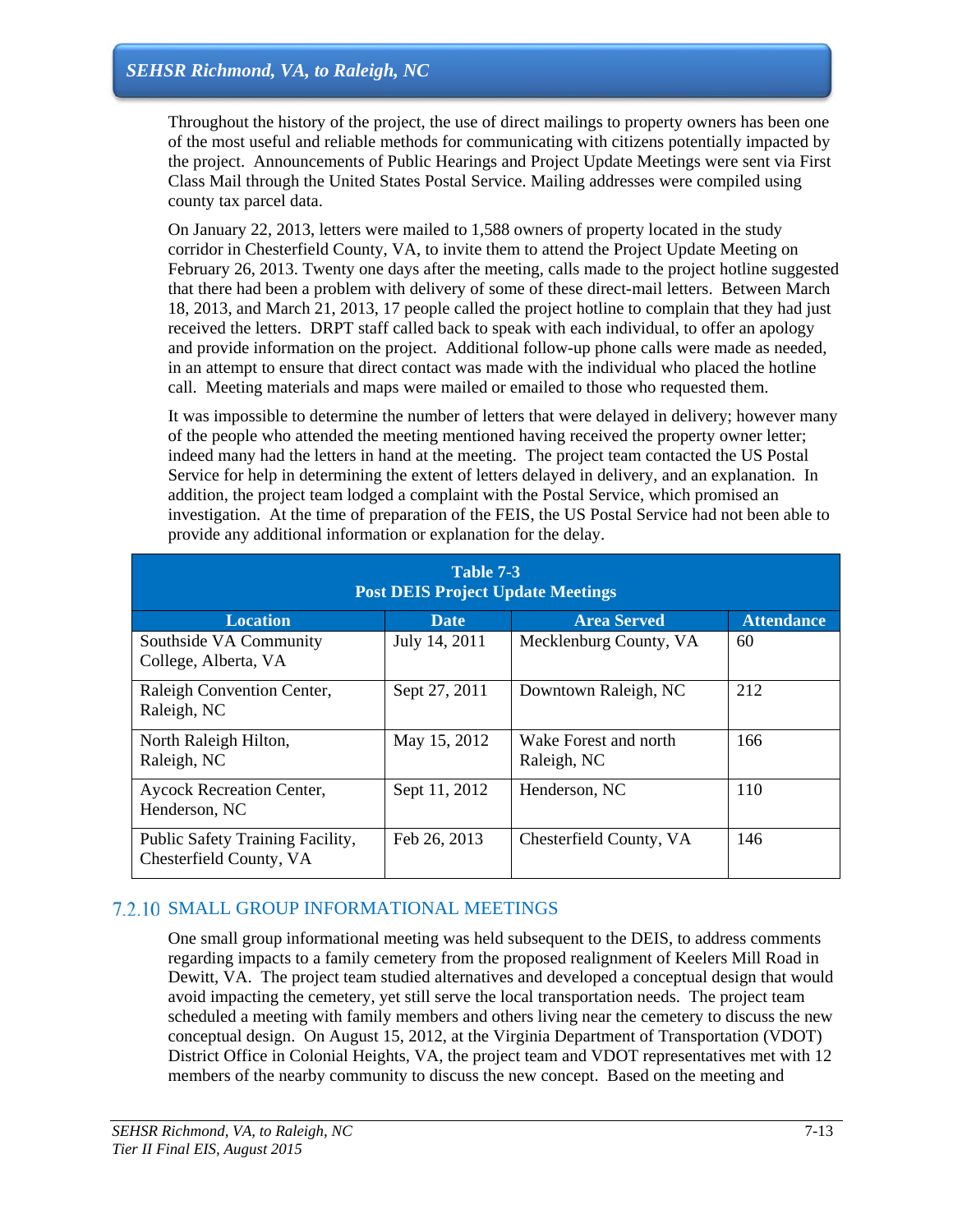additional design and environmental work, a revised design was completed that was favorably received and has been incorporated into the project designs (see Chapter 2).

On May 13, 2013 DRPT staff attended a Chesterfield County, VA, Matoaca District citizen's meeting to answer questions about the project.

The project team also met with individual property owners and businesses in instances when the team determined that additional coordination was needed to help address comments that had been provided.

# Section 106 Coordination with Resource Owners

The project team coordinated with numerous individual property owners or officials with jurisdiction over resources protected under Section 106 of the NHPA, with particular focus on resources where the project alternatives would result in an adverse effect. The meetings and correspondence presented below is organized by resource location, north to south through the project corridor.

### 7.3.1 MEETINGS

Prior to publication of the DEIS, the SEHSR project team met with the following resource owners:

- Williams Bridge Company May 12, 2009
- Chesterfield County, VA (historic districts and individual resource owners) April 8, 2009; May 12, 2009
- Petersburg National Battlefield office May 12, 2009
- Town of La Crosse, VA July 22, 2003; December 10, 2004; January 30, 2006; May 10, 2006; and September 18, 2006
- Town of Henderson, NC June 24, 2003; February 14, 2006; and September 20, 2007
- Town of Franklinton, NC June 26, 2003, and May 9, 2008
- City of Raleigh, NC July 15, 2003; January 13, 2005; September 21, 2005; April 7, 2008; and April 17, 2008; October 20, 2009.

Subsequent to publication of the DEIS, the SEHSR project team met with the following resource owners:

- City of Henderson,  $NC On$  March 10, 2010, the project team met with representatives of the City of Henderson, Kerr Tar Regional Council of Governments, and HPO to provide an introduction to the project and background information on Section 106, describe potential impacts to historic resources in Henderson, and discuss potential mitigation for these impacts. Note that this meeting occurred prior to publication of the DEIS, but was inadvertently not discussed in the DEIS.
- Chapel of the Good Shepherd in Warren County,  $NC On$  July 16, 2010, the project team met with representatives of the Chapel of the Good Shepherd (listed on the NRHP) to describe the project, potential impacts to the church, and possible mitigation for impacts. It should be note that subsequent to this meeting, an alternative was developed that would avoid the adverse effect on the resource.
- Raleigh Electric Company Power House and the Carolina Power and Light (CP&L) Company Car Barn and Automobile Garage in Raleigh, NC – On March 18, 2011, the project team met with the Advisory Council on Historic Preservation (ACHP), HPO, the City of Raleigh, and resource owners to discuss possibilities for a pedestrian crossing on West Jones Street over the railroad in the vicinity of the Raleigh Electric Company Power House and the Carolina Power and Light Company Car Barn and Automobile Garage resources (both of which are listed on the NRHP).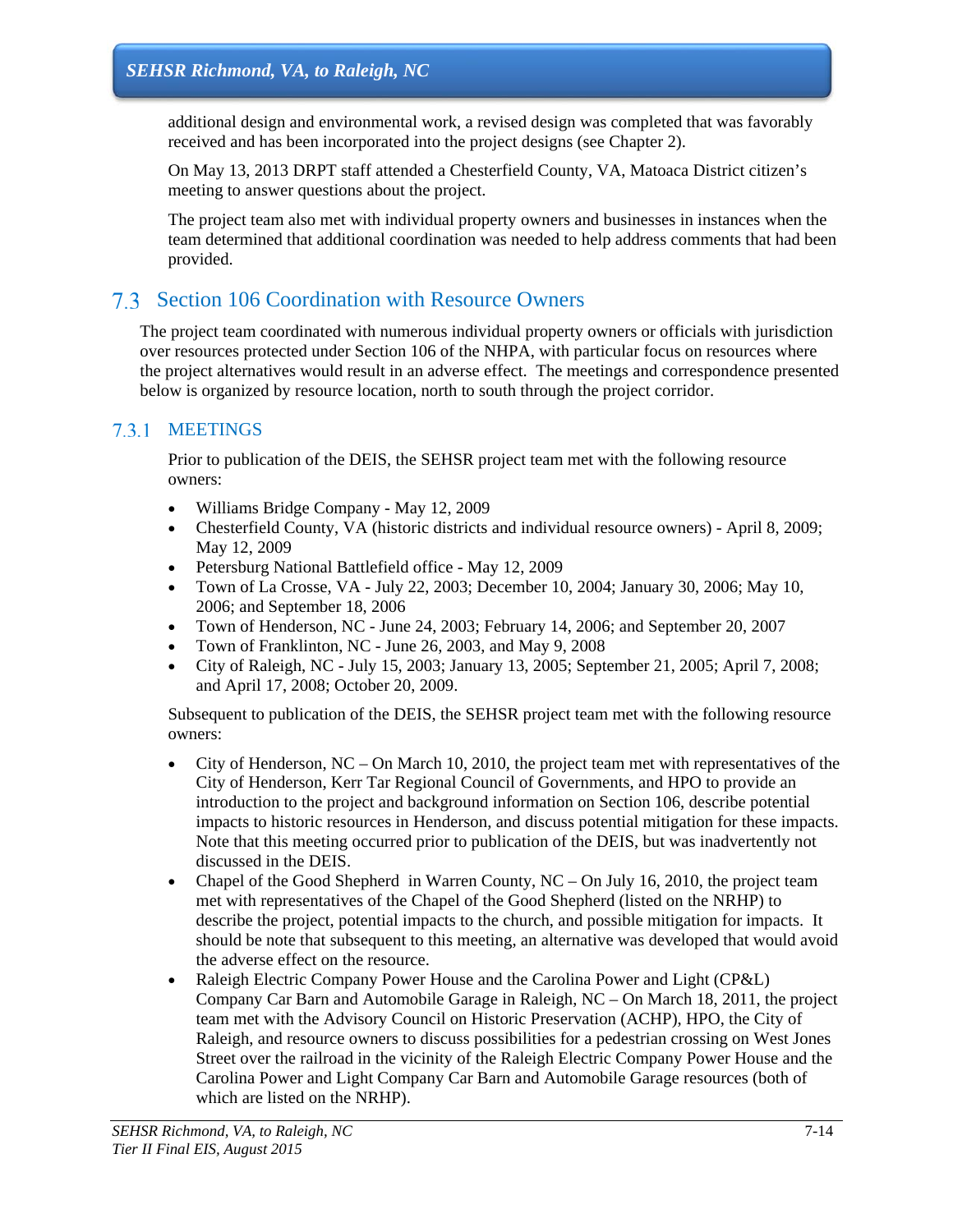- Town of Franklinton,  $NC On$  January 13, 2011, the project team met with representatives of the Town of Franklinton and HPO to provide clarification and background information on Section 106, the background on the eligibility of the Franklinton Historic District (eligible for the NRHP), and conceptual designs for a grade separation at Mason Street.
- Town of La Crosse, VA On May 14, 2012, the project team met with Town of La Crosse representatives to review the proposed preliminary designs for the downtown area and discuss design constraints related to La Crosse Hotel (listed on NRHP). Subsequent correspondence led to Town representatives withdrawing request for pedestrian crossing near hotel due to the impacts to the resource.
- CSX Transportation On January 31, 2013, the SEHSR project team met with representatives from CSX to explain the Section 106 coordination process, review the impacts of the project on the historic S-line corridor, and reiterate the invitation to CSX to participate as a consulting party. Subsequent to the meeting, CSX accepted consulting party status, which is granted to individuals and organizations with a demonstrated interest in a project due to their relationship to the project's effect on historic resources. Consulting parties share their views, offer ideas, and provide input on possible mitigation for adverse effects to historic resources.
- CSX Transportation On October 17, 2014, the SEHSR project team held a web conference call with representatives from CSX to review the Section 106 coordination process and the impacts of the project on the historic S-line corridor. Subsequently, the project team provided CSX with information on potential mitigation concepts for their review and comment.
- City of Henderson,  $NC On$  December 19, 2014, the project team met with property owners in the Henderson Historic District and South Henderson Industrial Historic District to obtain their input on potential mitigation for impacts to these historic districts..

# 7.3.2 CORRESPONDENCE

Letters were sent to all property owners located within the following historic districts inviting them to participate in the SEHSR Section 106 process:

- Henderson Historic District and South Henderson Industrial Historic District (NC)
- Franklinton Historic District (NC)
- Roanoke Park Historic District (Raleigh, NC).

### 7.3.3 CONSULTING PARTIES

The following entities were invited to participate as consulting parties under the Section 106 process for the SEHSR project (\* indicates acceptance of invitation):

- Advisory Council on Historic Preservation\*
- Alliance to Conserve Old Richmond Neighborhoods
- American Battlefield Protection Program\*
- Atlantic Coast Line & Seaboard Air Line Railroad Historical Society
- Battersea, Inc.\*
- Brunswick County Historical Society (VA)\* (as part of the Southside Virginia Genealogical Society)
- Catawba Indian Tribe
- Central Virginia Battlefields Trust
- Chesterfield Historical Society (VA)\*
- Civil War Preservation Trust\*
- CSX Transportation\*
- Dinwiddie County Historical Society (VA)